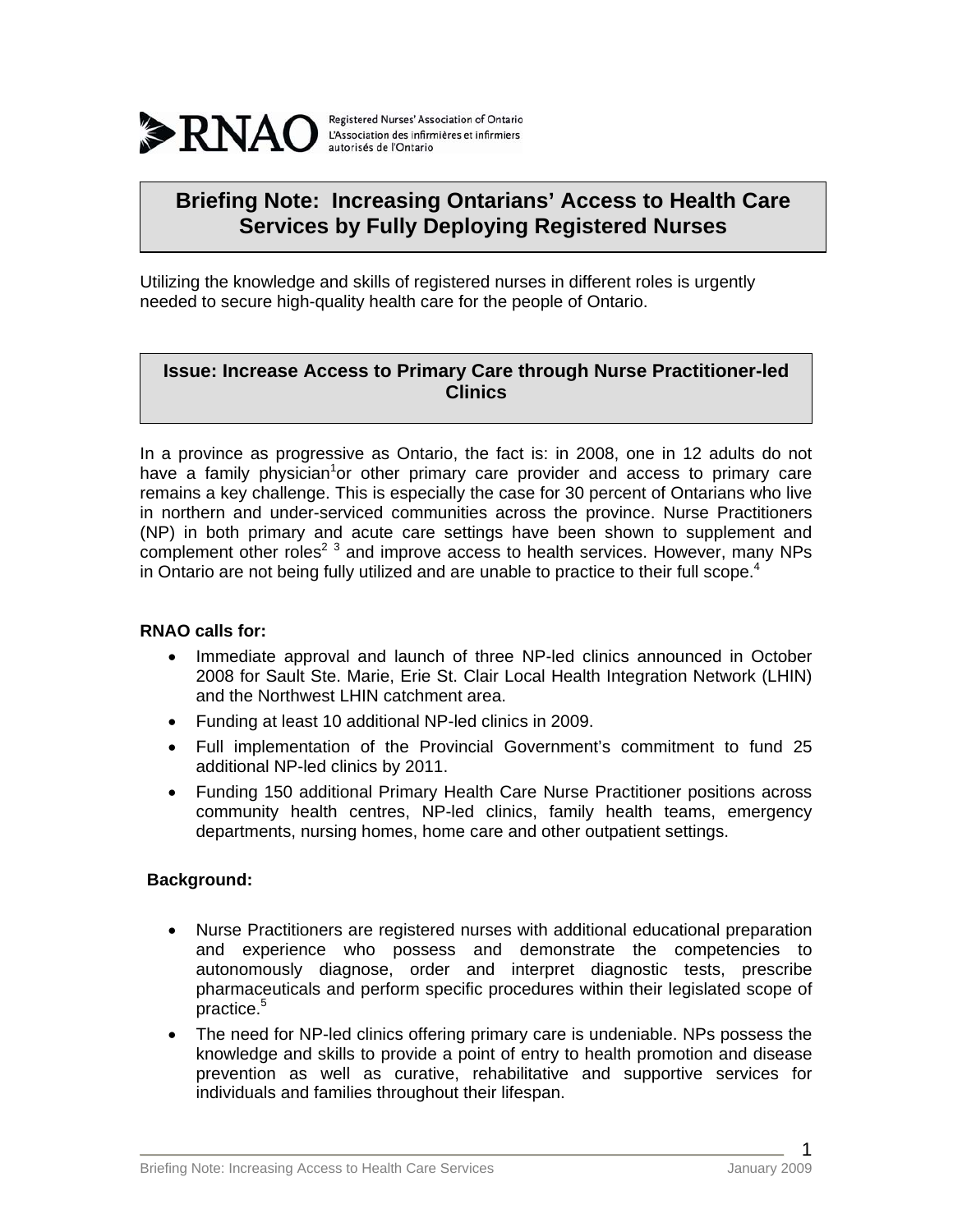- Primary Health Care Nurse Practitioners (PHC-NPs) are recognized as a solution to improving timely public access to quality health care. PHC-NPs work autonomously, from initiating the care process to monitoring health outcomes, and work in collaboration with other health care professionals. Their scope of practice focuses on providing services to manage the health needs of individuals of all ages, families, groups and communities. <sup>6</sup>
- Nurse-led clinics in other countries have alleviated pressure from shortages in health human resources, resulting in: decreased wait times; more fully integrated pathways of care; enhanced continuity of care; improved access to care; and cost containment.<sup>7</sup>
- Nurse-led clinics in Ontario have resulted in improved access to primary care and improved quality of life for patients and their families.  $8$
- There is widespread interest across the province in establishing additional NPled clinics with about twenty communities just waiting for the governmnets' green light.

## **Issue: Focus on Chronic Disease Management**

### **RNAO calls for:**

• Increasing investment in home care services to support persons with chronic conditions and/or older persons so that they may age in place and continue to remain active members of our communities.

### **Background**

- As Ontario's population grows older, the incidence of chronic illness will increase.
- Chronic disease is too often poorly managed, generally within an illness model which is characterized by frequent emergency department visits and hospital readmissions with long lengths of stay.<sup>9</sup> This 'illness model' is focused on diagnosis, treatment and cure. While this may be appropriate for acute illnesses, such as heart attack or stroke, this approach is not well suited to the management of chronic disease.
- In transitioning from an illness orientation to a wellness orientation, prevention becomes the new priority at all points in the continuum of care. The current government has developed a Chronic Disease Prevention and Management Framework that has a wellness orientation. 10
- A large number of studies show that the benefits of this model in managing chronic illness include:
	- Decreased health-care utilization, including fewer emergency department visits, fewer hospital readmissions, and decreased length of stay; 11 12
	- Improved quality of life for clients;  $13$
	- Improved quality of care;  $14$
	- Improved client satisfaction;  $15$  and,
	- Improved health-care provider satisfaction. 16
- Registered Nurses are well positioned to manage and deliver care to clients with chronic disease. The nursing model provides a holistic approach that is effective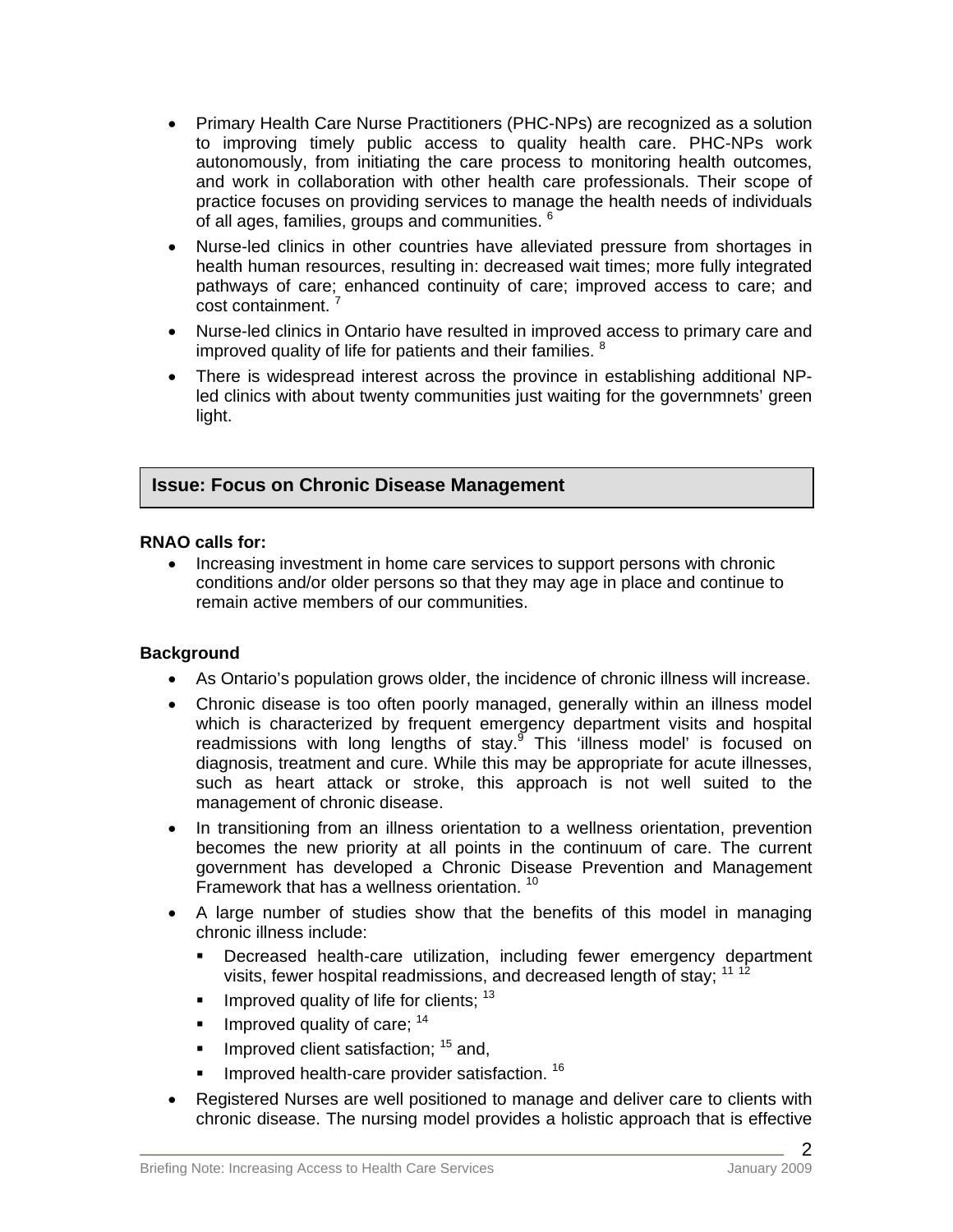in managing chronic disease and preventing complications.<sup>17</sup> It addresses the needs of individuals and families from diagnosis to management and end-of-life decision-making by providing support to patients, families, and caregivers.

- RNs and NPs working in primary care and home care help to bridge the gap in continuity of care between the acute care sector and independent community living. This can empower people to make important self-care decisions, participate meaningfully in their treatment, and take charge of their overall health and well-being.<sup>18</sup>
- In a variety of settings, RNs and NPs have proved beneficial to clients with chronic care conditions by successfully decreasing utilization of health-care resources, improving patient satisfaction, and improving quality of life.<sup>19 20 21</sup> <sup>22</sup>

## **Issue: Support Expanded Roles for RNs**

Expanded roles for registered nurses maximize health-care resources and enhance access to services. Supporting these roles will help Ontario to keep more registered nurses in our health-care system and potentially act as a magnet for those considering a career in nursing.

Registered Nurses in many European countries practice in a number of expanded roles and in a diversity of venues, including emergency departments and nurse-led clinics, to provide care and support for clients and their families. These services have been shown to achieve positive outcomes for clients and practitioners. $^{23}$ 

### **RNAO calls for:**

• The provision of base funding for expanded practice nurses such as Registered Nurse First Assistants (RNFA) and nurse endoscopists (NE).

## **Background:**

- Registered Nurse First Assistants (RNFA) are registered nurses with additional certification in surgical assistance. RNFAs work with the surgeon and operating room team to provide safe patient care before, during and following surgery.  $24$ Patient outcomes have shown to be positively impacted by implementation of the RNFA role indicated by decreased patient anxiety, facilitation of continuity of care,<sup>25</sup> and decreased surgery time and turnover time between cases.<sup>26</sup>
- Colorectal cancer is the second-leading cause of cancer death in Ontario, and the leading cause of death in non-smokers. It is one of the most curable and preventable cancers if detected early. Nurse endoscopists, who are registered nurses with extended specialized education, are able to perform flexible sigmoidoscopy, providing care that is safe and cost effective. $27$
- Ontario has provided some leadership in new roles for RNs, including RNFAs and nurse endoscopists. However, these roles are yet to become permanent, and episodic funding has created a movement of nurses in and out of roles leading to cancellations of services, delays in care, and loss of RNFAs to other jurisdictions. It is imperative that stable funding be allocated to ensure the security of these roles.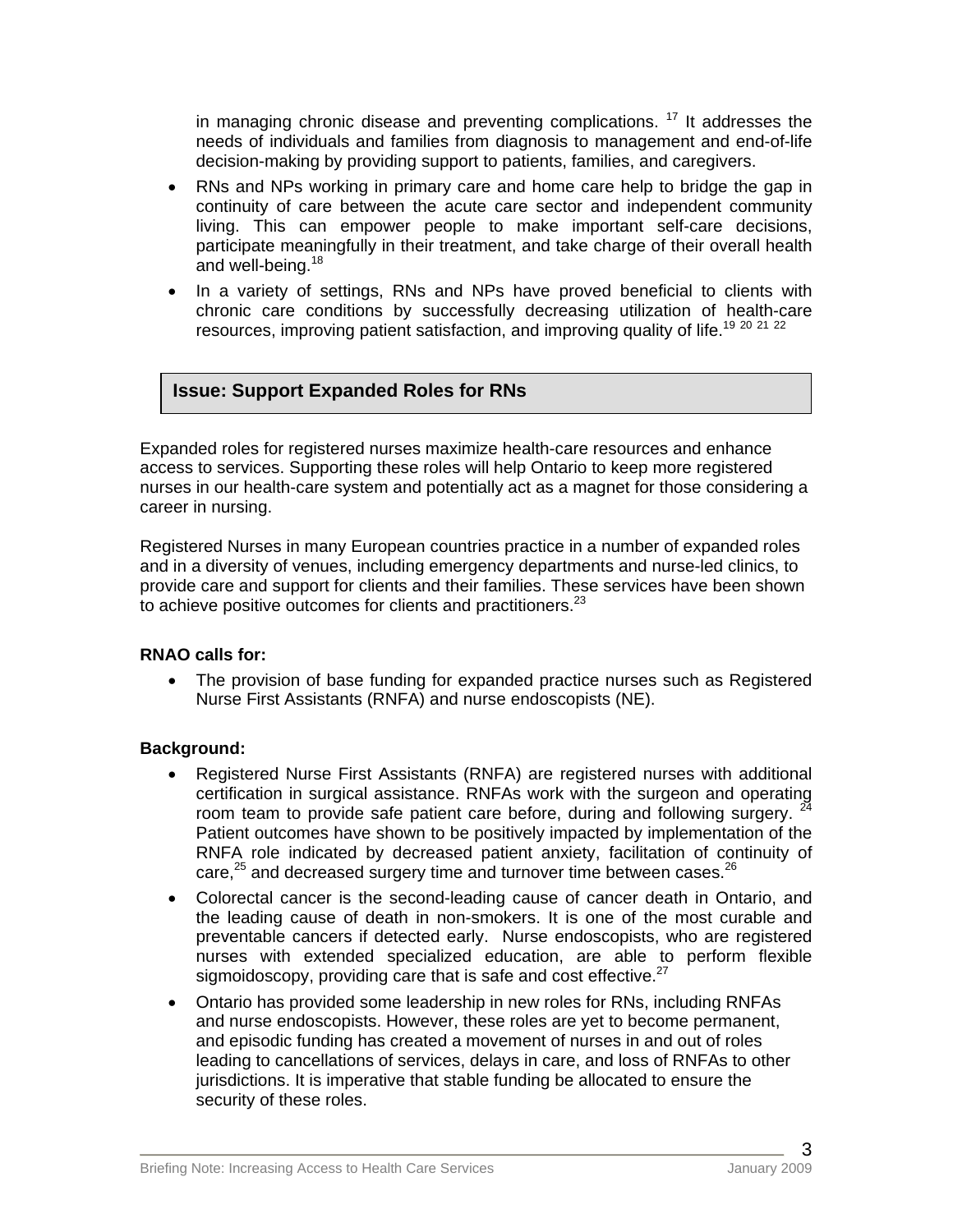#### **REFERENCES**

 $\overline{a}$ 

<sup>1</sup> Ontario Health Quality Council. (2008). *How is Ontario's publicly funded health system performing? QMonitor: 2008 Report on Ontario's Health System, Toronto: Author, 12.* 

 $2$  Cowan, M., Shapiro, M., Hays, R., Afifi, A., Vazirani, S., Ward, C., et. al. (2006). The effect of a multidisciplinary hospitalist/physician and advanced practice nurse collaboration on hospital costs*. Journal of Nursing Administration,* 36(2), 79-85. 3

 DiCenso, A., & Matthews, S., (2005). *Report on the Integration of Primary health care Nurse Practitioners in the province of Ontario: Executive Summary (revised).* Hamilton: IBM & McMaster University. 4

 DiCenso, A., & Matthews, S., (2005). *Report on the Integration of Primary health care Nurse Practitioners in the province of Ontario: Executive Summary (revised).* Hamilton: IBM & McMaster University, 19. 5

 Canadian Nurse Practitioner Initiative. (2005). *Overview of the Canadian Nurse Practitioner Initiative.*  Ottawa: Author.

6 Canadian Nurse Practitioners Initiative. (2006). *Nurse Practitioners: The Time is Now: A solution to improving access and reducing wait times in Canada.* Ottawa: Author. 7

<sup>7</sup> Wong, F.K.Y. & Chung, L.C.Y. (2005). Establishing a definition for a nurse-led clinic: Structure, process, and outcome. Journal of Advanced Nursing, 53(3), 358-369

 Gilmour, H. & Park, J. (2003). Dependency, chronic conditions and pain in seniors. *Supplement to Health Reports*, Ottawa: Statistics Canada, 16, 21-31.

<sup>9</sup> World Health Organization. (2005). The impact of chronic disease in Canada. Retrieved January 13, 2009<br>from: http://www.who.int/chp/chronic\_disease\_report/media/CANADA.pdf

<sup>10</sup> Ministry of Health and Long Term Care. (2005). *Guide to chronic disease management and prevention.*<br>Family Health Teams Advancing Primary Health Care, 1-12.

<sup>11</sup> Bourbeau, J., Julien, M., Maltais, F., Rouleau, M., Beaupre, A., Begin, R., Renzi, P., Nault, D., Borycki, E., Schwartzman, K., Singh, R., Collet, J. (2003). Reduction of hospital utilization in patients with chronic obstructive pulmonary disease: a disease-specific self-management intervention*. Archives of Internal Medicine,* 163(5), 585-591.<br><sup>12</sup> Sidorov, J. (2006). Reduced health care costs associated with disease management for chronic heart

failure: a study using three methods to examine the financial impact of a heart failure disease management program among Medicare advantage enrolees. Journal of Cardiac Failure, 12(8), 594-600.

<sup>13</sup> Hui, E., Yang, H., Chan, L., Or, K., Lee, D., Yu, C., Woo, J. (2006). A community model of group rehabilitation for older patients with chronic heart failure: a pilot study*. Disability Rehabilitation*, 28(23), 1491- 1497.

<sup>14</sup> Kimmelstiel, C., Levine, D., Perry, K., Patel, A., Sadaniantz, A., Gorham, N., Cunnie, M., Duggan, L, Cotter, L., Shea-Albright, P., Poppas, A., LaBresh, K., Forman, D., Brill, D., Rand, W., Gregory, D., Udelson, J., Lorell, B., Konstam, V., Furong, K., Konstam, M. (2004*).* Randomized, controlled evaluation of short- and long-term benefits of heart failure disease management within a diverse provider network: the SPAN-CHF

trial. *Circulation,* 110(11), 1450-1455.<br><sup>15</sup> Hennell, S., Spark, E., Wood, B., George, E. (2005). An evaluation of nurse-led rheumatology telephone<br>clinics. *Musculoskeletal Care*, 3(4), 233-240.

<sup>16</sup> Sciamanna, C., Avarez, K., Miller, J., Gary, T., Bowen, M. (2006). Attitudes toward nurse practitioner-led chronic disease management to improve outpatient quality of care. *American Journal of Medical Quality*, 21(6), 375-381.

<sup>17</sup> Bourbeau, J. (2003). Disease-specific self management programs in patients with advanced chronic obstructive pulmonary disease: a comprehensive and critical evaluation. *Disease Management and Health* 

<sup>18</sup> Hanson-Turton, T. & Miller, M. (2006). Nurses and nurse-managed health centers fill healthcare gaps. The *Pennsylvania Nurse,* 18.<br><sup>19</sup> Bourbeau, J., Julien, M., Maltais, F., Rouleau, M., Beaupre, A., Begin, R., Renzi, P., Nault, D., Borycki, E.,

Schwartzman, K., Singh, R., Collet, J. (2003). Reduction of hospital utilization in patients with chronic obstructive pulmonary disease: a disease-specific self-management intervention. *Archives of Internal Medicine,* 163(5), 585-591.<br><sup>20</sup> Wona, F., & Chuna, L. (2005). Establishing a definition for a nurse-led clinic: Structure, process and

outcome. *Journal of Advanced Nursing*, 53(3), 358-369.<br><sup>21</sup> Chan, M., Yee, A., Leung, E. & Day, M. (2006). The effectiveness of a diabetes nurse clinic in treating

older patients with type 2 diabetes for their glycaemic control*. Journal of Clinical Nursing*, 15, 770-781.